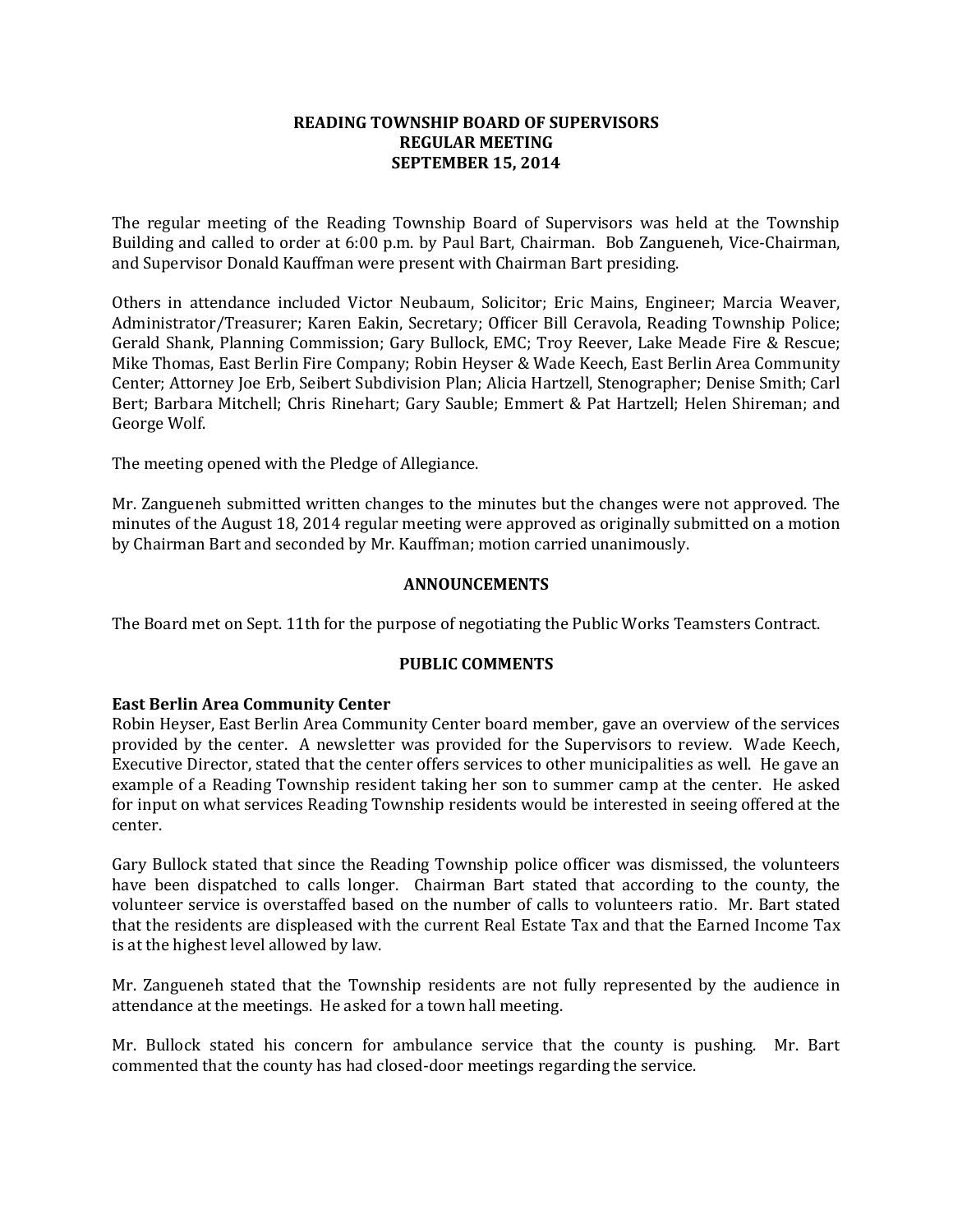READING TOWNSHIP BOARD OF SUPERVISORS SEPTEMBER 15, 2014 PAGE 2 OF 5

Mr. Zangueneh asked how the East Berlin Area Community Center is funded. Mr. Keech stated that contributions from other townships consist of monetary donations and volunteer services. The Supervisors thanked them for their efforts.

### **ENGINEER'S REPORT**

### **Brough Hill Road**

The estimate for the leveling course was off by two tons and was corrected. Copies were presented to the Board for signatures. Chairman Bart made a motion to approve the change order as submitted in the amount of \$230.04, seconded by Mr. Zangueneh; motion carried unanimously.

Chairman Bart made a motion to pay the contract with the understanding that there is a change order, conditioned upon receiving the final close out documents. The motion was seconded by Mr. Zangueneh; motion carried unanimously.

#### **Floodplain Ordinance**

Mr. Mains advised the Board that he will be taking up the topics of floodplain regulation changes and the Zoning Ordinance with the Planning Commission to make sure there are no technical "loopholes" in the current regulations. Since the 2009 suggested template regulations were issued, the Conservation District has provided a summary of areas for specific attention.

#### **Township Property**

Mr. Mains stated that sewage will need to be discussed for the site. There is a possibility of keeping the system that is currently on the property. He will speak to the Reading Township Municipal Authority to start the process of looking for other options.

Mr. Zangeuneh explained that this is an ongoing process and the Township is looking at selling a portion of the lot by subdividing. Mr. Mains will present the planned concept to the Authority and get feedback on whether it is possible.

### **SUBDIVISION & LAND DEVELOPMENT**

**Denise Smith - Turkey Pit Road, SALD Plan#2014-01C - Conditional Use Hearing** Chairman Bart closed the regular meeting and opened the Conditional Use Hearing for public comments. There were no public comments.

The applicant Denise Smith was present along with Engineer Carl Bert, who provided the testimony. After being sworn in by Stenographer Alicia Hartzell, Mr. Bert addressed the Supervisors. He stated that the application concerns 23 ¾ acres which is bisected by Turkey Pit Road. The applicant, Denise Smith, proposes subdividing the lot into approximately 15 acres to the east and 9 to the west of the road. It is permitted under the Reading Township Zoning Ordinance Section 503.B.2. Mr. Bert stated that they have provided information regarding the proposed subdivision to the Supervisors as well as the Planning Commission. On the proposed 15-acre estate lot, the applicant would like to create a single dwelling residential home. Mr. Bert stated that all the setback criteria were met, the property is outside of the floodplain, and that the proposed subdivision meets the intent of the Ordinance. The Planning Commission recommended approval but action was not taken since the Conditional Use hearing needed to take place first. If action is taken by the Board of Supervisors to approve the plan, the action will be noted on the plan and resubmitted to the Planning Commission. Attorney Neubaum stated that the plan has met the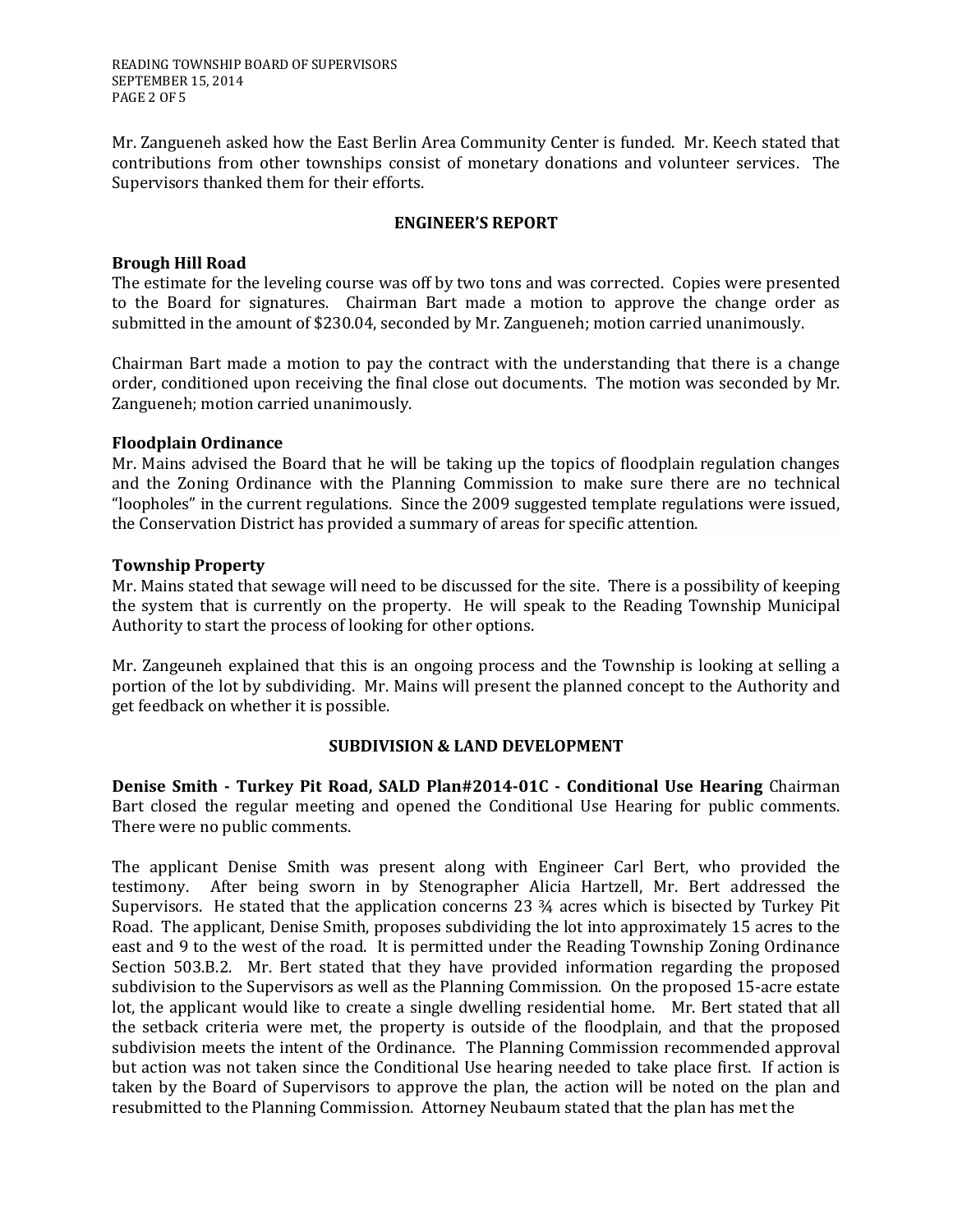conditions of an estate lot, that the dwelling will be located outside of the impact area to the rural landscape, and that the applicant has satisfactorily met all the requirements for the estate lot subdivision. He recommended approval of the Conditional Use application of Denise Smith for the property along Turkey Pit Road and stated that there are conditions which must be met.

Chairman Bart made the motion to approve the Conditional Use for an Estate Lot conditioned upon the following requirements being met:

- 1. The subdivision plan shall show the location and area of the estate lot living area with all setbacks provided.
- 2. The location of the estate lot living area is located so that it minimizes disturbance to environmentally sensitive areas, minimizes disturbance to significant vegetation, and mitigates visual impacts to the rural landscape.
- 3. The Township Solicitor must review the deed to verify the lot is properly restricted to prohibit further subdivision.
- 4. The subdivision plan shows the location of and amount of land that will be permanently preserved in open land.

The motion was seconded by Mr. Zangeuneh and carried with 3 yeas.

Chairman Bart closed the hearing and re-opened the regular meeting.

### **Jeffrey & Deborah Seibert - SALD Plan #2010-06 Resubmit Planning Module to DEP**

Attorney Joe Erb stated the sewer module for the plan was resubmitted because it had been rejected by DEP. Draft copies of what is being sent to DEP were submitted to Attorney Neubaum. The Sewer Planning Module needs to be signed by the Board. As part of resubmission, the concerns are stated in a letter from the Planning Commission. Attorney Neubaum stated that the Board would need to adopt a resolution to amend the plan as submitted and asked what objections DEP had. Attorney Erb gave an overview of the stipulations given by DEP.

Chairman Bart made a motion to adopt Resolution #2014-20, Plan Revision for New Land Development regarding the Jeffrey & Deborah Seibert Subdivision and Land Development Plan as submitted. The motion was seconded by Mr. Zangueneh; motion carried unanimously.

### **TREASURER'S REPORT**

### **Review of General & State Fund**

The fund balances were given by Ms. Weaver. She stated that there was a positive income balance in the general fund for the month of August.

# **Public Employee Retirement Commission Report**

Ms. Weaver discussed the distress score for the municipality which was 0. She stated that the Township funded ratio is 110%.

# **2015 Minimum Municipal Obligation**

Ms. Weaver presented a required pension funding Resolution. She stated the pension requirement had dropped by over \$12,000 for 2015.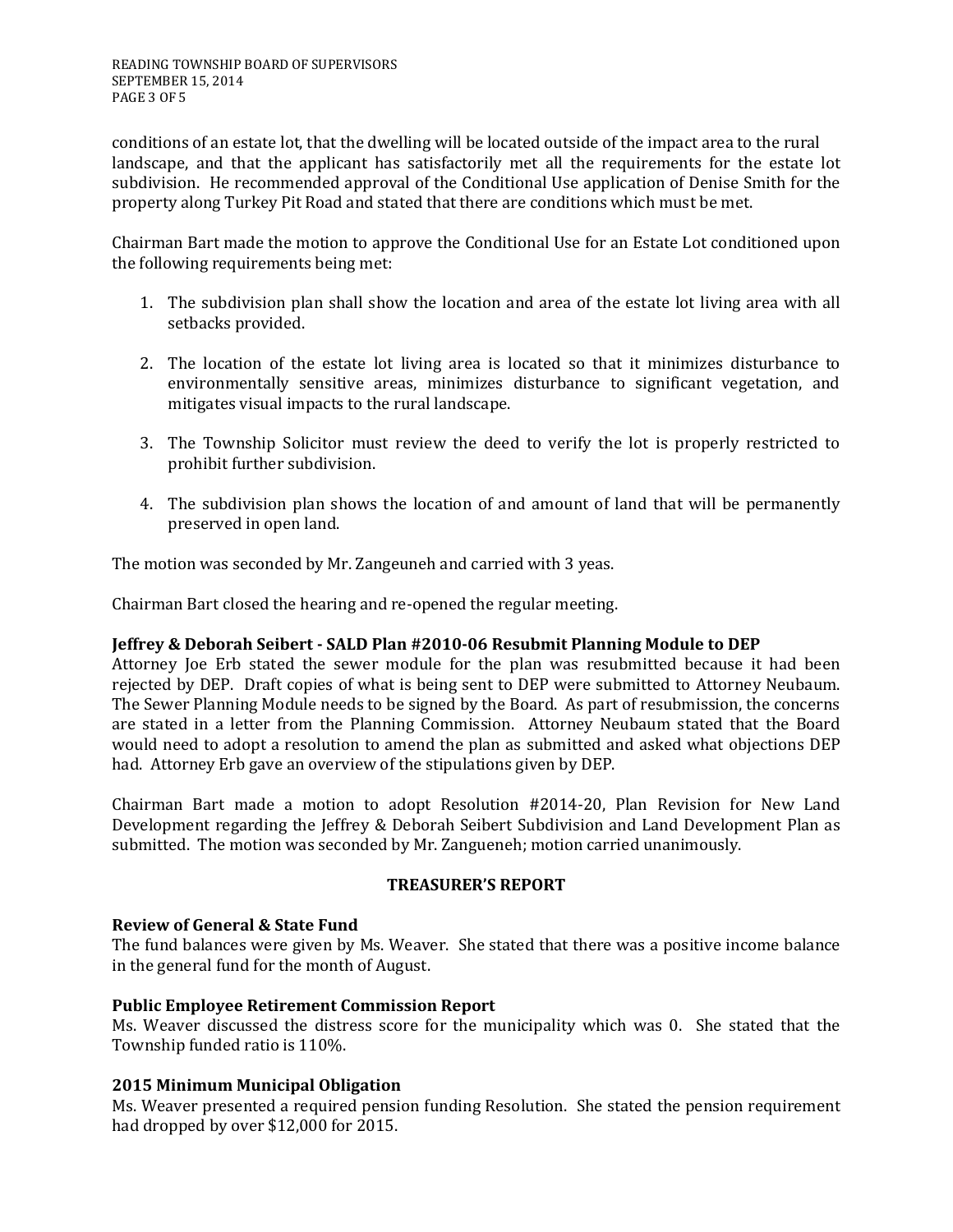Mr. Zangueneh asked how the Municipal Authority loan should be shown on the balance sheet. Attorney Neubaum stated that a footnote should be added on the Balance Sheet. He also stated that if the loan were put on the Balance Sheet as an account receivable, it would be put on as of the effective date of the agreement between the Township and the Authority. Ms. Weaver stated that Smith Elliot Kerns & Co. (SEK&Co) is checking into this issue and she is waiting to hear from them before posting anything, as it involves a reporting change. She stated that the transaction originated as an expense and was reported to DCED as an expense. The expense has now changed over to a loan agreement. She stated that this may involve the auditors amending the DCED Reports, but she will not know until she hears back from SEK&Co. They will advise Ms. Weaver how to best post this transaction to the Township financial records.

Chairman Bart made a motion to accept the report as submitted, seconded by Mr. Zangueneh; motion carried unanimously.

# **ADMINISTRATIVE REPORTS**

Officer Ceravola stated that the schedule will be prepared for shift rotations.

### **Emergency Mgmt & Fire Companies**

Mr. Bullock submitted written request for the non-emergency use of Hampton and Lake Meade Fire Police for:

- $\bullet$  Hampton Fall Fest on Sept. 27<sup>th</sup> from 5 a.m. to 8 p.m.
- Trick-or-Treat night for areas outside of Lake Meade on Oct 29th from 5 to 8:30 p.m.

Mr. Reever requested the use of the non-emergency use of the Fire Police for:

- Oct. 4 for Lake Meade Fall Fest from 12-5 p.m.
- October 25 for Trick-or-Treating at Lake Meade from 5:30-8:30 p.m.  $\bullet$ There was a discussion of the closing of Sedgwick Drive for the two hours. Mr. Bart stated that the residents should be allowed to get to their homes during the event.

Chairman Bart made a motion to approve the non-emergency use of the Fire Police as requested and to approve the Administrative Reports from the Police, Public Works, Zoning/Code Enforcement and Building Inspector as submitted, Mr. Kauffman seconded; motion carried unanimously.

### **RESOLUTIONS**

### **Resolution 2014-18 Pension Funding for the year 2015**

Chairman Bart made a motion to approve Resolution # 2014-18, seconded by Mr. Zangueneh; motion carried unanimously.

## **Resolution 2014-19 Amended & Restated Declaration of Trust for Pension Plans**

Chairman Bart made a motion to approve Resolution # 2014-19, seconded by Mr. Zangueneh; motion carried unanimously.

# **MISCELLANEOUS**

# **2014 Budgeted Contributions**

The items were budgeted previously and will be distributed. Chairman Bart gave a review of the disbursements and made a motion to approve the budgeted contributions as reported, seconded by Mr. Zangueneh; motion carried unanimously.